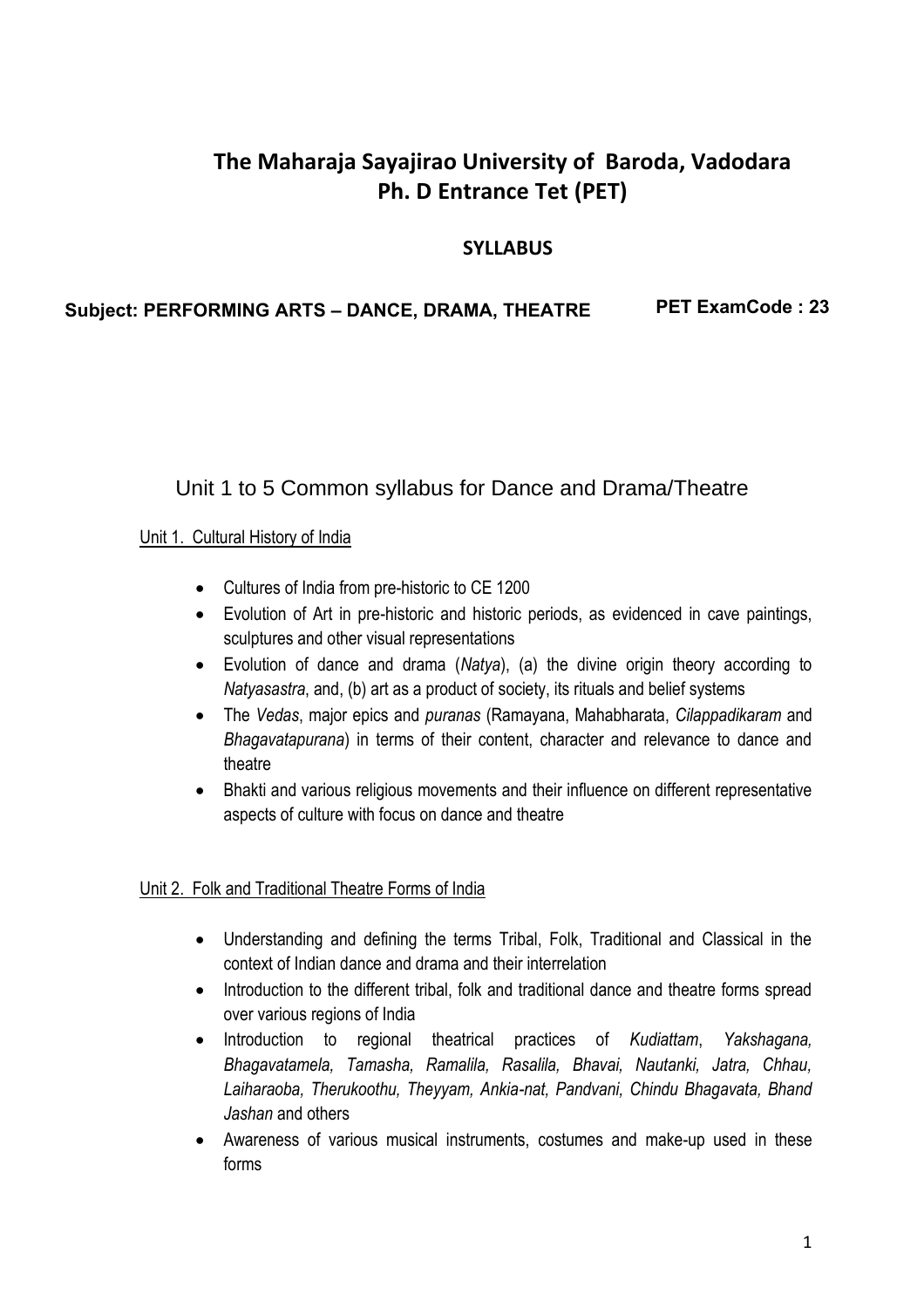#### Unit 3. The Natyasastra

- Knowledge of *Natyasastra* and the concept of *Natya* and *Nritta*
- Study of chapters relating to the eleven aspects (*ekadash sangraha*) such as, *Abhinayas*, *Dharmis*, *Vrittis*, *Pravrittis* and *Aatodyas*. *Samanya* and *Chitrabhinayas* and their classification
- *Dasarupakas*
- *Natyagruha* (Playhouse) and *Ranga* Construction, types and different elements
- *Poorvarangavidhi* and Stage conventions viz. *Kakshya vibhag* etc.

#### Unit 4. Art and Aesthetics

- '*Rasasutra'* of Bharata
- Elaboration of the theory of *Rasa* by commentators like Bhattalollata, Sri Sankuka, Bhattanayaka and Abhinavagupta.
- Rasa and its constituent elements, viz., *Sthayi*, *Sanchari* and *Sattvika bhavas* and their corresponding *Vibhavas* and *Anubhavas*
- Definition, purpose and elements of Art
- A brief introduction to Performance studies and significant western theories on Art : 'Art as Imitation/Catharsis' , 'as Imagination', 'as Beauty', 'as Communication' and 'as Utility' put forth by various Philosophers

#### Unit 5. Dance and Theatre forms of East and South Asian Countries

- An overview of dance and theatre forms of East Asian (China, Japan and Korea), South Asian (Bangladesh, Pakistan and Sri Lanka) and South- East Asian (Indonesia, Thailand, Vietnam, Cambodia, Myanmar, Philippines and Laos) countries
- History and presentation techniques of various popular theatre and dance forms of the above countries

# **DANCE**

#### Unit 6. Dance in Sanskrit Literature and Treatises

- A brief study of references to dance in the works of Kalidasa, Bhasa, Sudraka and others
- General understanding of the concepts relating to dance from texts of ancient and medieval period- *Natyasastra*, *Abhinaya Darpana*, *Sangeeta Ratnakara*, *Nritta Ratnavali* and *Nartana Nirnaya*. Concepts include *Natya*, *Nritta*, *Nritya*, *Lasya*, *Tandava*, *Marga*, *Desi*, *Baddha*, *Anibaddha*, *Nartaki lakshana*, *Sabha lakshana*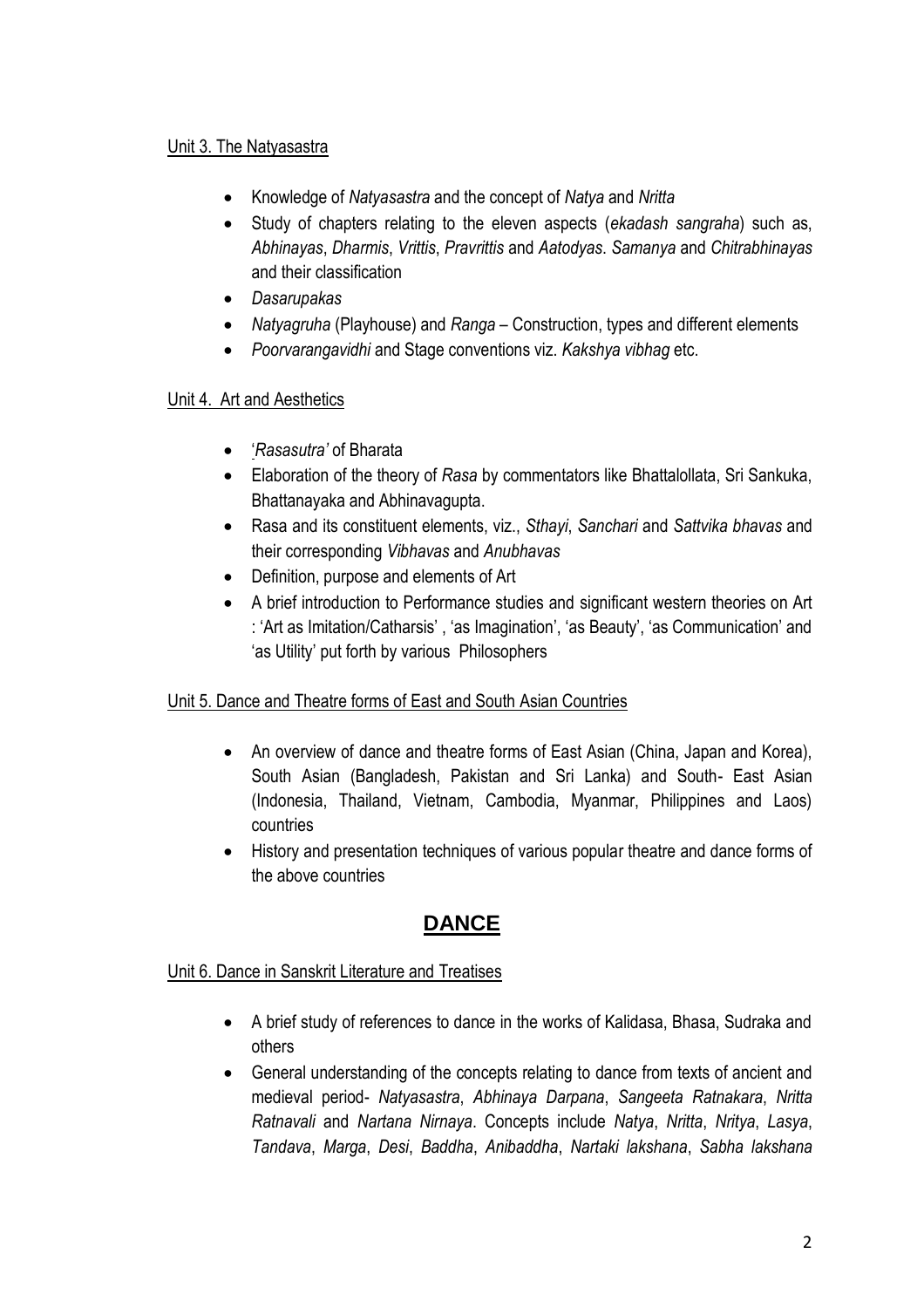and the like. Also specific study of the *padas*, *hastas*, *caris*, *mandalas* and *karanas*, and *anga*, *upanga* and *pratyanga* movements

- Detailed study of *Abhinaya Darpana* along with introduction to other region/form specific texts like *Hasta Lakshana Deepika*, *Balarama Bharatam*, *Abhinaya Chandrika*, *Srihasta Muktavali* and others
- The various categories and typologies of *Nayakas* and *Nayikas* and their *avasthas* according to Bharata's *Natyasastra*, Saradatanaya's *Bhavaprakasana*, Bhanudatta's *Rasamanjari* and Akbar Shah's *Sringaramanjari*

#### Unit 7. India Classical Dance

- Origin and history of Indian classical dance
- Evolution, technique, costumes, music, Gurus and pioneers of Bharatanatyam, Kathak, Kathakali, Kuchipudi, Manipuri, Mohiniattam, Odissi and Sattriya
- General understanding of major Talas of Hindustani and Carnatic music traditions
- A brief study of Composers/*Vaggeyakaras* and their works including Jayadeva, Narayanateertha, Surdas, Meera Bai, Tulasidas, Vanamalidas, Kshetrayya, Srimanta Shankar Deva, Govindadas, Vidyapati, and others.
- Study of the role of Rabindranath Tagore, Rukmini Devi Arundale, Vallathole Narayana Menon, Madame Menaka and others in the revival and reconstruction of classical dance

#### Unit. 8 Indian Classical Dance in Independent India

- An overview of major Gurus, performers, their works and important institutions in Independent India
- Institutionalization of dance and its effect on form, pedagogy, repertoire etc.
- The new wave in Indian dance Its development through the works of Uday Shanker and Ram Gopal and the later major contemporary artists and their works. (eg. Shantibardhan, Narendra Sharma, Sachin Shanker, Mrinalini Sarabhai, Maya Rao, Kumudini Lakhia, Manjusri Chaki Sarkar, Chandralekha, Astad Deboo and others)
- Indian classical dances in diaspora
- Patronage to Dance- the role of government and private bodies
- Awareness of important dance festivals, awardees and current happenings in dance

#### Unit 9. Dance Education, Pedagogy and Research

- Dance as part of curriculum in school education and Universities
- Movement Analysis based on kinesthetics and Laban system
- Eminent scholars and their works, who contributed significantly to the knowledge of Indian dance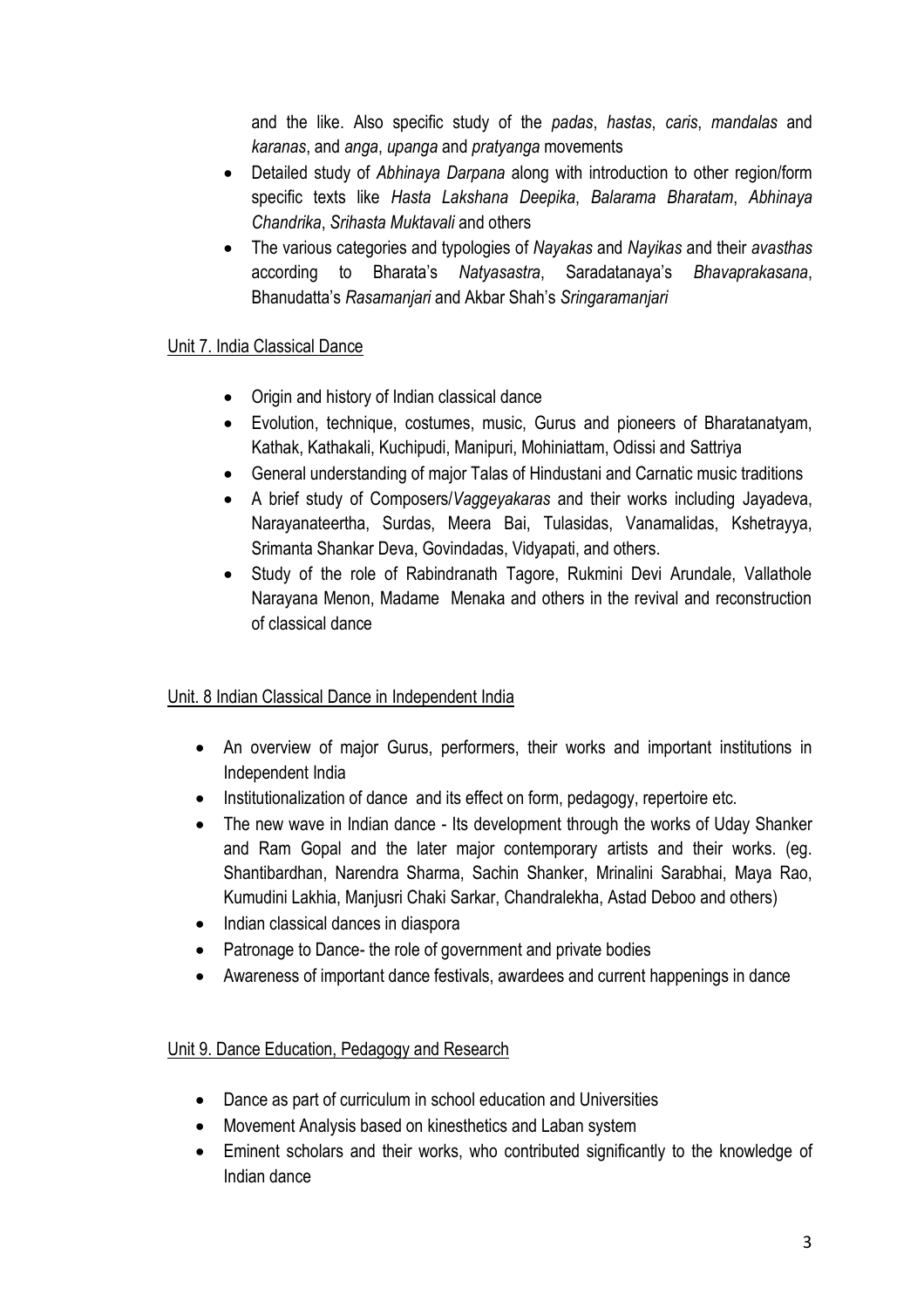Key inroads in dance training and research in India from the 1930's to the present like applied areas of dance, therapy, cross- cultural training etc.

### Unit 10. International dance and interactions

- Study of the history and development of classical ballet in Europe, Russia and America
- Emergence of Modern Dance in the west and major personalities involved
- Influence of the West on Indian dance in terms of production design

# **DRAMA/THEATRE**

#### Unit 6. Drama and its theories: Indian and Western

- Concept of drama- Indian and Western
- Elements and structure of drama according to Indian and Western Dramaturgy
- A brief study of different classifications of Western dramas Tragedy, comedy, tragic comedy, melodrama and farce
- A brief introduction to various 'isms' in relation to drama including realism, naturalism, symbolism, expressionism, absurd and epic
- Playwrights and their contribution: Sanskrit – Kalidasa, Bhasa, Sudraka, Bhavabhuti, Visakhadutta, Bhattanarayana; Ancient Greek and Roman – Aeschylus, Sophocles, Euripides, Aristophanes, Seneca Western – Shakespeare, Moliere, Ibsen, Brecht, Pirandello, Miller, Chekov, Beckett, Ionesco

## Unit 7. Modern Indian Theatre

- Origin and development of modern Indian theatre with reference to region, state and personalities
- A brief study of new trends in theatre since Independence movement both at national and regional level, such as, IPTA movement, Navanatya movement, Root Theatre movement, Third Theatre, Alternate theatre, Street theatre, Theatre of the Oppressed, Applied theatre, Forum Theatre, Site Specific theatre
- An overview of major playwrights, directors and other contributing personalities of various regions, whose plays are widely performed at the national level.
- Popular Play Houses, Theatre Companies, Institutions and Groups in India and their contribution

#### Unit 8. Acting and Direction

(A)

- Different schools of acting Western and Eastern
	- 1. Early period- Greek, Roman, Elizabethan, Commedia Dell' arte
	- 2. Modern Period Representational, Stanislavsky, Meyerhold, Brecht, Grotowski
	- 3. Eastern Sanskrit, Peking Opera, Noh, Kabuki